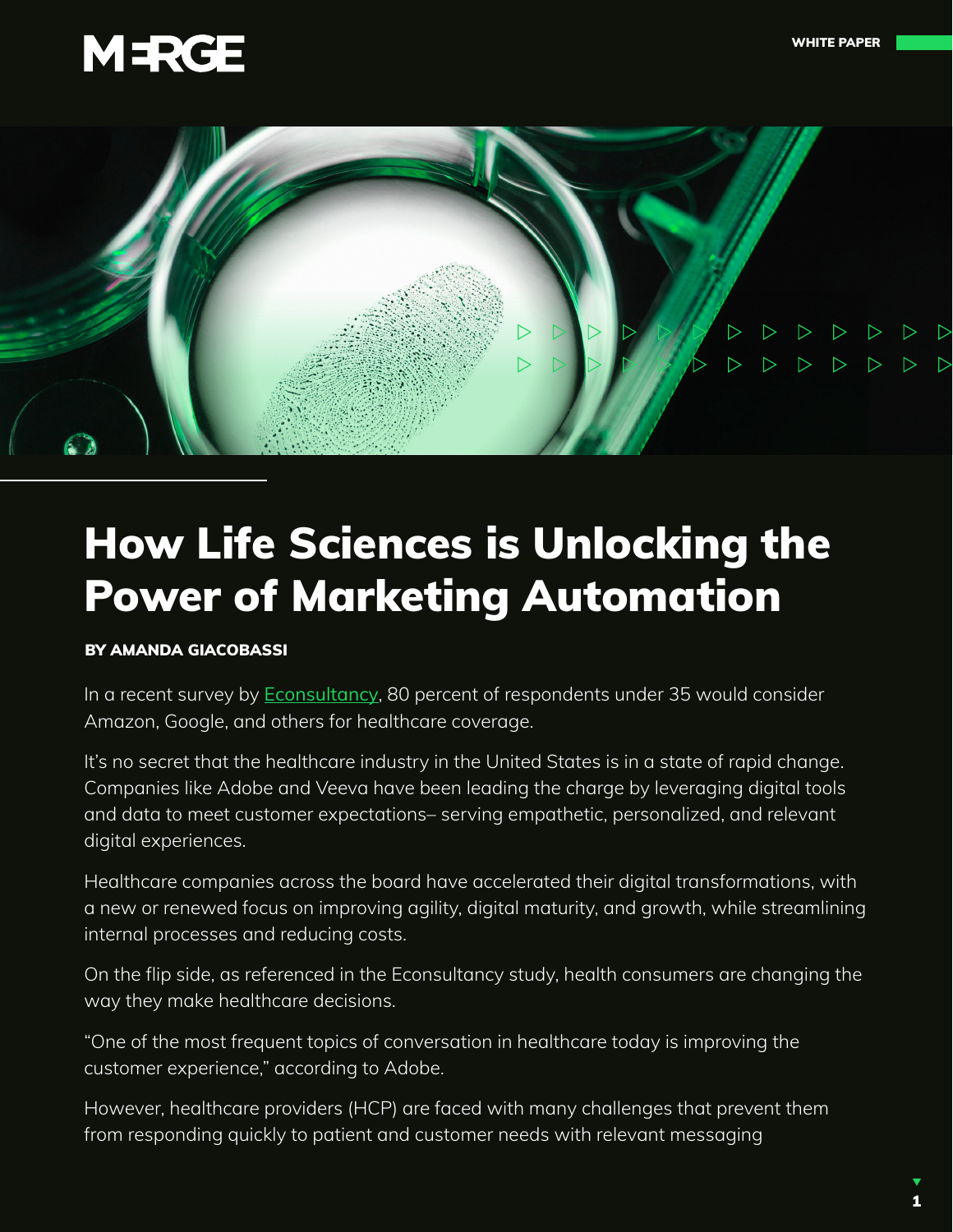### Marketing and Sales Technology in the Life Sciences

As the healthcare industry moves to embrace targeted communications at scale, it turned to technology providers such as Veeva for its marketing and sales campaigns.

[Veeva](https://www.veeva.com/) is used by 18 of the 20 top pharmaceutical companies and facilitates 83 percent of all product launches. Veeva's industry cloud solutions provide data, software, services, and an extensive ecosystem of partners to support critical functions from R&D to commercial. The goal is to bring products to market faster, more efficiently, and maintain compliance.

Two of the top products to achieve these objectives are [Veeva Vault](https://www.veeva.com/products/enterprise-content-management/) and [Veeva CRM](https://www.veeva.com/products/multichannel-crm/crm/).

Veeva Vault is used to develop compliant, global campaigns for go-to-market plans. A benefit of the digital asset management tool is a direct collaboration with legal and regulatory reviewers before pushing content to digital or print publication. Global toolkits are created, updated as needed by regional brand managers, and used by field forces to execute campaigns.

Veeva CRM is the communication platform to help sales professionals develop relationships with key stakeholders across channels. An individual representative can see important notifications, next best actions, and HCP profiles including product-level data using the Veeva CRM [mobile app](https://apps.apple.com/us/app/veeva-crm/id1418683646). They use this centralized database of provider accounts and contacts to prepare for meetings, send one-off external messages, access marketing assets relevant to the deal, review recent communications with the prospect, and build reports to monitor progress and identify opportunities.

This category of technology allows field forces to stay organized and efficient but still relies on one-to-one communications with limited ability to multiply impact.

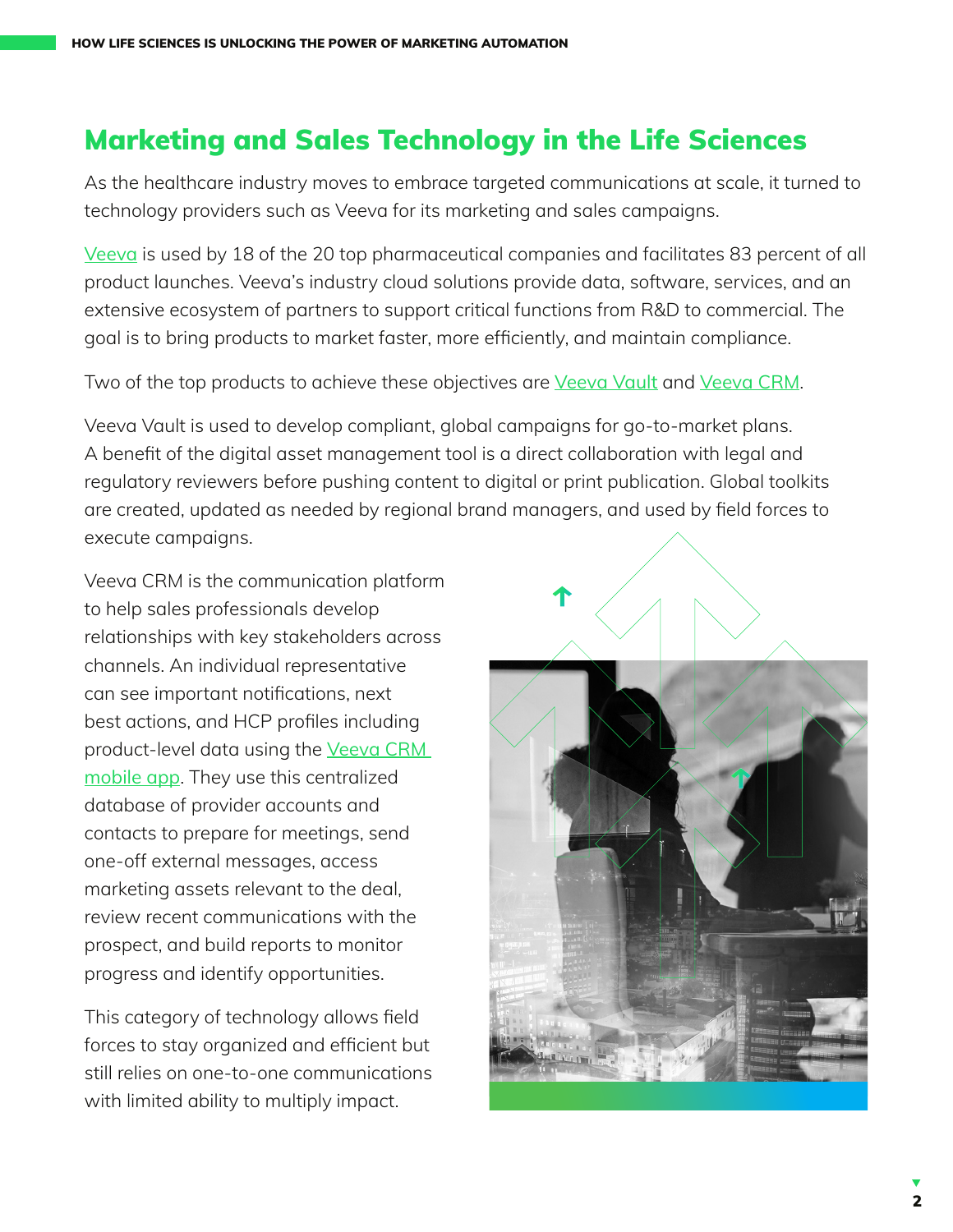# The Marketing Automation Gap

Marketing automation is the solution to unlock a new level of agility, compassion, and personalization for life sciences teams.

Marketers can communicate with HCPs at scale, and score behaviors to help sales teams prioritize the contacts and accounts based on buyer-readiness signals.

[Marketo](https://www.marketo.com/), a leading marketing automation platform, is used across many industries to:

• Identify, engage, and accelerate the customer experience



- Attract customers through engaging and real-time conversations
- Attract, nurture, and deliver win-ready leads to sales
- Track and optimize results to prove marketing success and impact

The real power of marketing automation is when Marketing and Sales can move in concert. Coordinated campaigns and the flow of real-time information between teams empower all groups to maximize efficiency and delight customers with timely and relevant communications.

How do you achieve this level of coordination between teams? One critical step is integrations between systems.

#### Integrating Marketo and Veeva

An integration is the automated evaluation of logic-based rules that dictate the flow of information between systems.

You can have a native integration where two software tools exchange information directly with a series of pre-written rules. You can also have a custom integration where a third-party tool communicates with each software and moves data from one system to another using rules dictated by your business.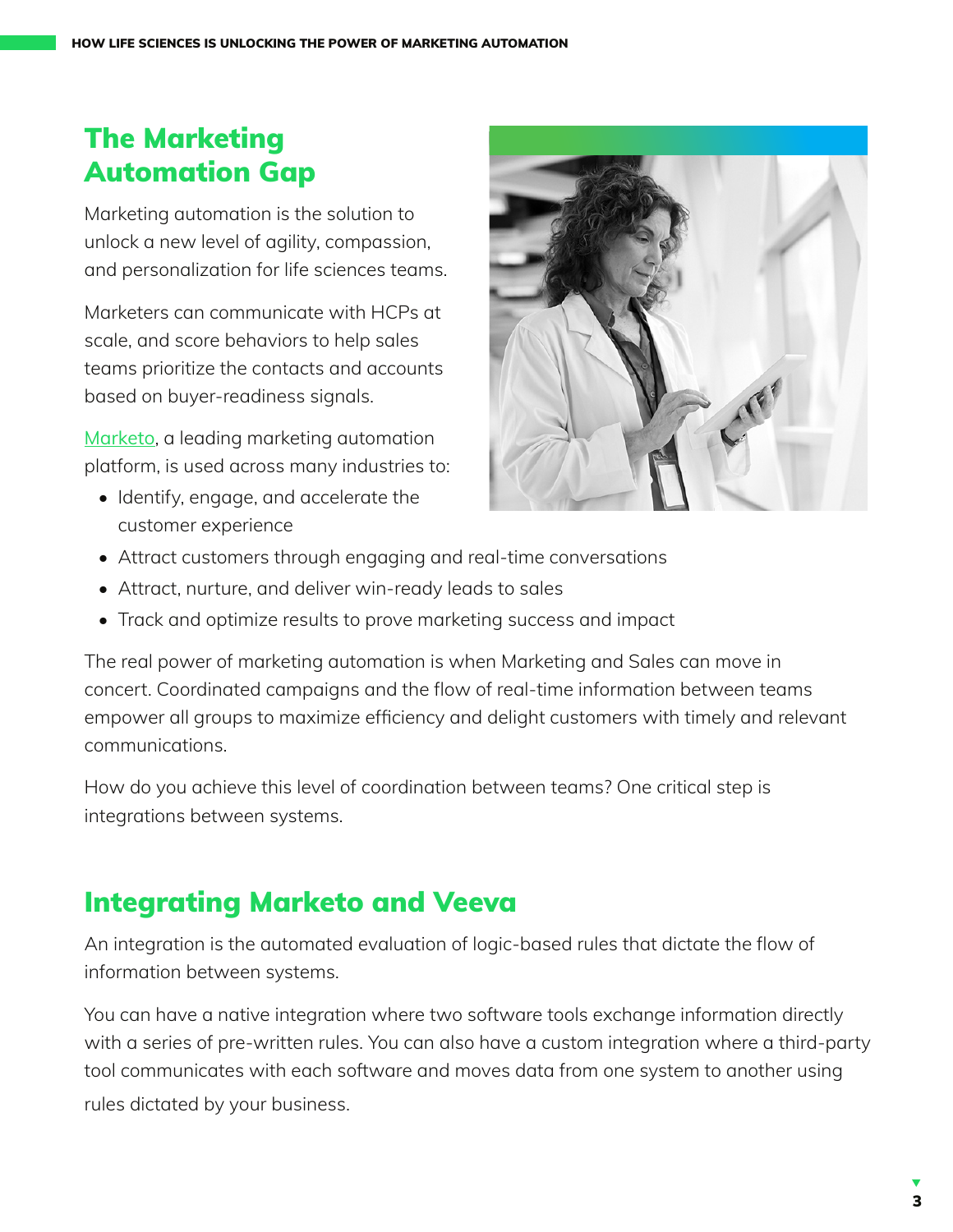### The Possibilities with a Native Integration

The Veeva CRM is built on the Salesforce platform which means Veeva customers get access to the Salesforce app exchange, native Salesforce integrations, and the Salesforce endpoint. This opens up a world of possibilities for Veeva CRM customers using [Salesforce standard objects](https://developer.salesforce.com/docs/atlas.en-us.api.meta/api/sforce_api_objects_list.htm).

All native MAP-SFDC integrations are on the table, with Marketo's referencing the objects listed below.



The most important thing for Veeva CRM customers to consider is where they are storing their data. Veeva CRM uses a number of custom objects to store product data, medical events, lot catalogs, and more. Within two degrees of separation from a standard object, those can be visible to Marketo for audience segmentation, but Marketers aren't able to update custom object fields from Marketo.

More flexible integration designs are possible with a custom integration.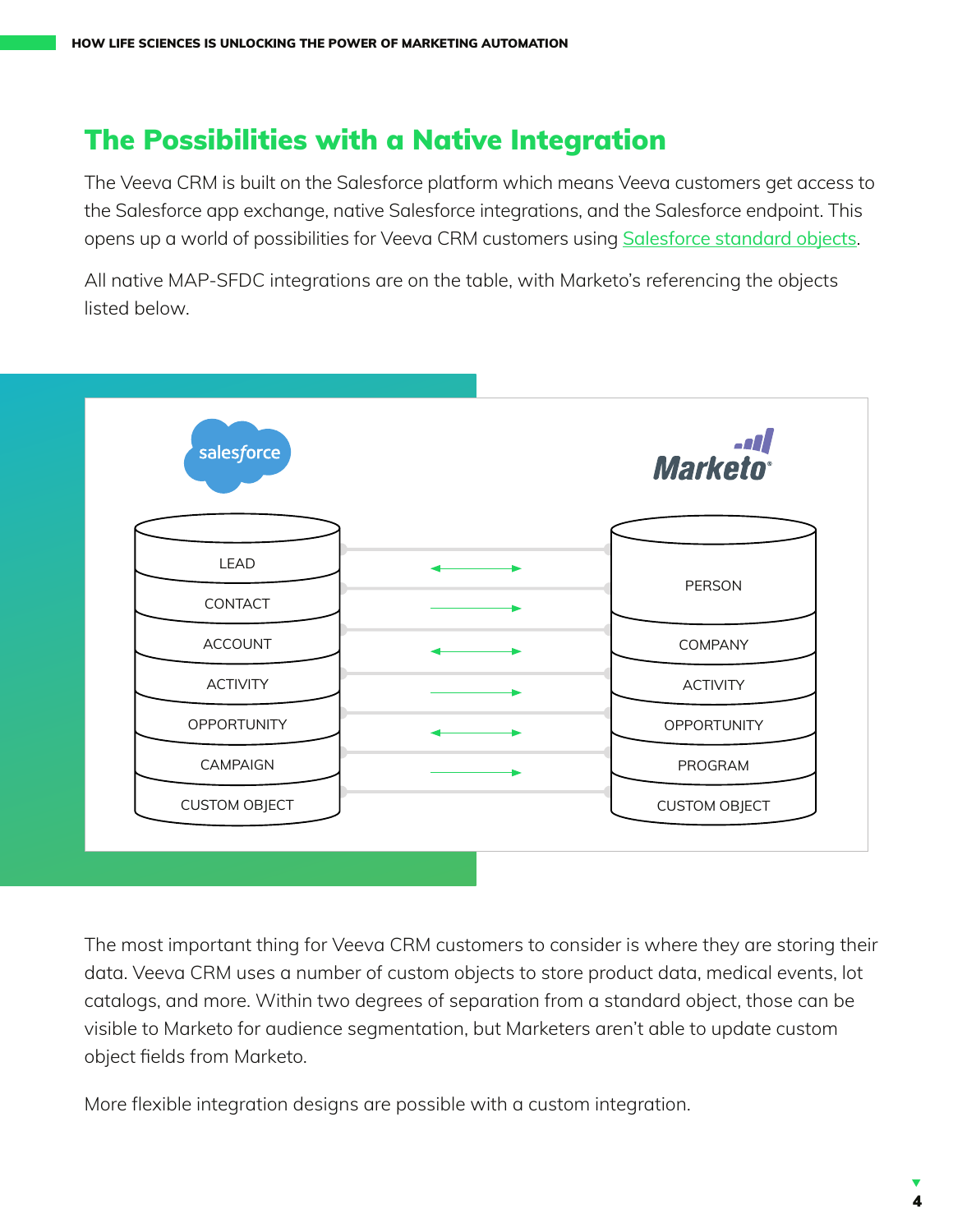#### When to Use a Custom Integration

Custom integrations make sense for teams who have clear use cases not supported by native integrations. Integration Platform as a Service (iPaaS) solutions are a great tool for connecting two systems using scalable, low-code frameworks. You eliminate a heavy developer lift while writing business-specific rules for connecting fields, objects, and systems.

[Workato](https://www.workato.com/) is an IPaaS solution with drag-and-drop connectors already available to both Veeva CRM and Marketo.

| When this happens                                                             |                                                               | Do this                                                                              |                                                             |
|-------------------------------------------------------------------------------|---------------------------------------------------------------|--------------------------------------------------------------------------------------|-------------------------------------------------------------|
| <b>Marketo secondary</b>                                                      | <b>Veeva CRM</b>                                              | Marketo secondary                                                                    | <b>Veeva CRM</b>                                            |
| New lead activity batch Batch<br>New lead activity batch in Marketo secondary | Object created<br>Object created in Veeva CRM                 | Custom action<br>Custom action in Marketo secondary (Custom)                         | Custom action<br>Custom action in Veeva CRM (Custom)        |
| New lead<br>New lead in Marketo secondary                                     | Daily object review<br>Daily Object review in Veeva CRM       | Add leads to lead list<br>Add leads to lead list in Marketo secondary                | Create object<br>Create object in Veeva CRM                 |
| New/updated lead<br>New/updated lead in Marketo secondary                     | Object created/updated<br>Object created/updated in Veeva CRM | Bulk import leads from file Bulk<br>Bulk import leads to Marketo secondary from file | Get related objects<br>Get related object list in Veeva CRM |
| Any other trigger you can think up                                            | Any other trigger you can think up                            | Change lead program status<br>Change lead program status in Marketo secondary        | Search objects<br>Search for objects in Veeva CRM           |
|                                                                               |                                                               | Create custom objects<br>Create custom objects in Marketo secondary                  | Update object<br>Update object in Veeva CRM                 |
|                                                                               |                                                               | Create lead<br>Create lead in Marketo secondary                                      | Any other action you can think up                           |
|                                                                               |                                                               | Create opportunity<br>Create opportunity in Marketo secondary                        |                                                             |
|                                                                               |                                                               | Any other action you can think up                                                    |                                                             |
|                                                                               |                                                               |                                                                                      |                                                             |

# The Vision of a Unified Tech Stack

Passing data between systems gives teams a low-friction way to stay in sync. All of a sudden, it's easy for field sales representatives to contact hard-to-reach HCPs via automated Marketo programs where news, clinical support, and other valuable content are automatically delivered.

Not to mention, marketing is consistently reaching the HCP at the right time and place with visibility into the full customer lifecycle.